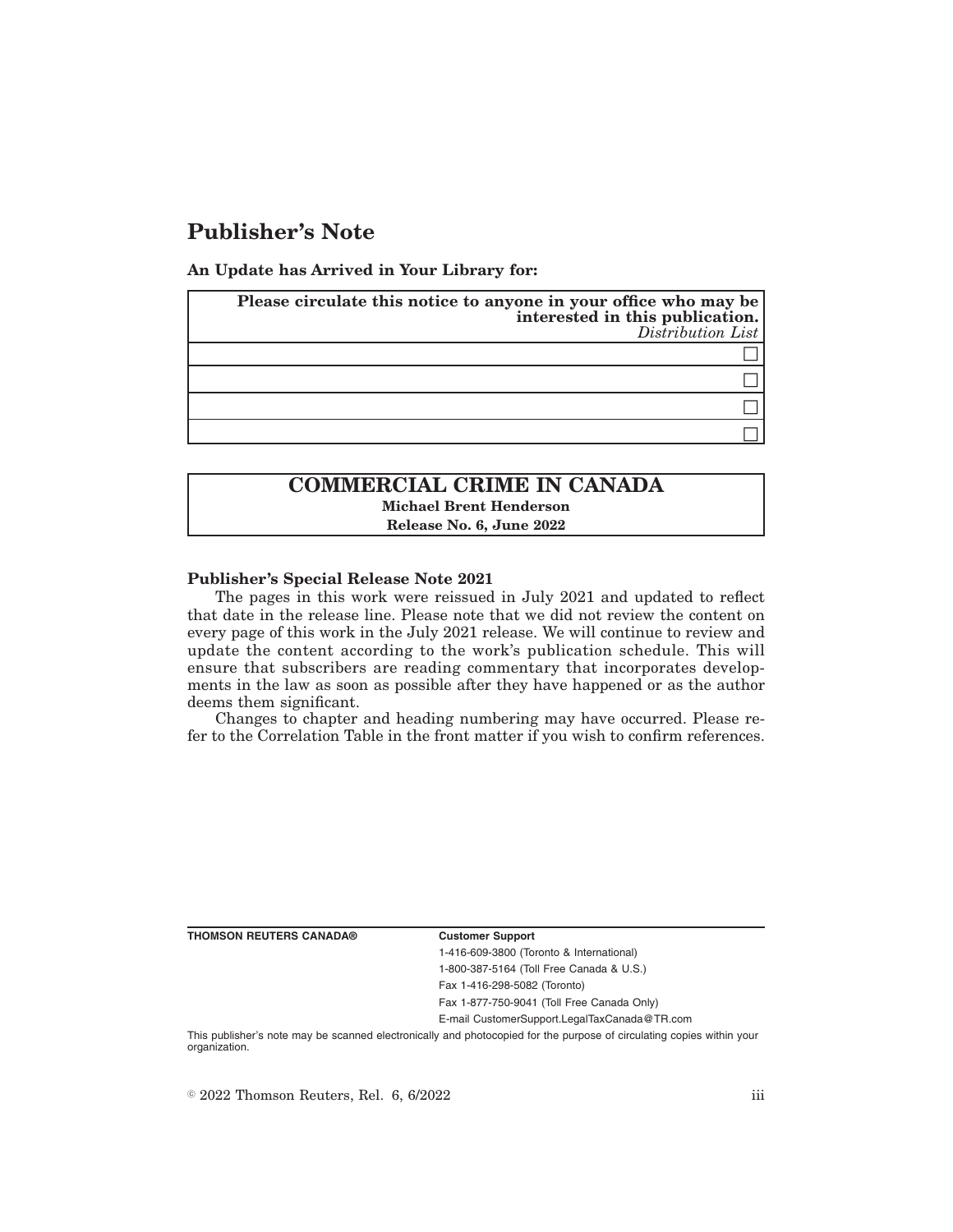This practical service compiles information regarding criminal liability arising from white collar crime in Canada. For each offence the full text of the specific legislation is provided together with an analysis of the important case law, the form of charge and cross-references to related legislation. There is detailed coverage of modes of criminal participation and the means available for pursuing proceeds of crime and restitution.

### **What's New in this Release**

This release features updates to the case law and commentary in the following chapters: 2 (Criminal Fraud), 3 (Theft) and 12 (Proceeds of Crime).

### **Case Highlights**

Recent case law introduced with this release includes the following:

- E **Fraud Complexity Unauthorized E-Transfer Transactions — Exchange of Text Messages Between Victim and Accused — Admission by Silence —** The accused responded to the complainant's request on Kijiji for a refrigerator, and she offered it and other items at discount prices as part of a purported estate sale. Ultimately, over the course of weeks of electronic and in-person communications, the complainant paid the accused \$8,950 and received nothing in return. The court found the entirety of the estate sale to have been a ruse and the items for sale never to have existed, and convicted the accused of fraud. Although the court had determined the accused's silence in relation to some of the questions posed by the investigating officer could not serve as evidence against her, the court held the accused's non-responses and silences, as well as her admissions, from the electronic communication between her and the complainant to be admissible as evidence against her: *R. v. Drake*, 2022 NSSC 91, 2022 CarswellNS 212 (N.S. S.C.).
- E **Proceeds of Crime Fine in Lieu of Forfeiture Fine Equal to Value of Property Found to be Proceeds of Crime —** The accused stole maple syrup that had a market value of \$18,000,000, resold it for \$10,000,000, and claimed to have profited in the amount of \$1,000,000. The Court of Appeal, on appeal by the accused, reduced the fine imposed at trial, which was one reflective of the resale-value of the stolen property, effectively limiting the fine merely to the amount of the accused's profits. On Crown appeal, the Supreme Court of Canada found the appellate court to have erred in assuming a discretion it did not have – subsection 462.37(3) of the Criminal Code requires a fine equal to the value of the property that was in his possession or under his control, more so to replace the proceeds of crime than to punish the offender. Consequently, the Supreme Court of Canada restored the approximately \$10,000,000 fine imposed by the trial judge: *R. v. Vallières*, 2022 SCC 10 (S.C.C.), reversing 2020 QCCA 372, 2020 CarswellQue 1307 (Que. C.A.), setting aside in part, 2017 QCCS 1687, 2017 CarswellQue 3212 (Que. C.S.).